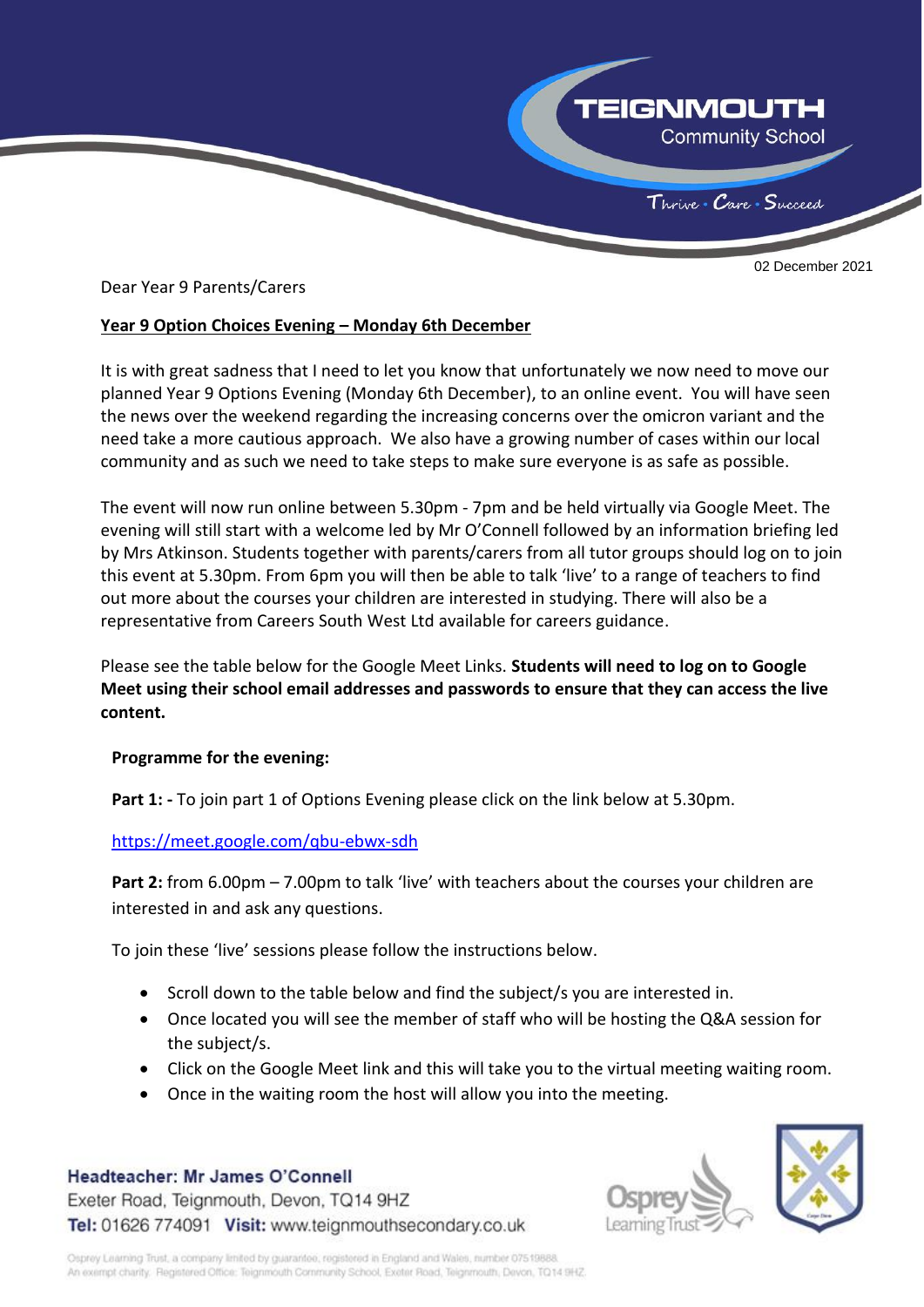**TEIGNMOUTH** 

Thrive Care Succeed





# Headteacher: Mr James O'Connell

Exeter Road, Teignmouth, Devon, TQ14 9HZ Tel: 01626 774091 Visit: www.teignmouthsecondary.co.uk





Osprey Learning Trust, a company limited by guarantee, registered in England and Wales, number 07519888. An exempt charity. Registered Office: Teignmouth Community School, Exeter Road, Teignmouth, Devon, TQ14 9HZ.